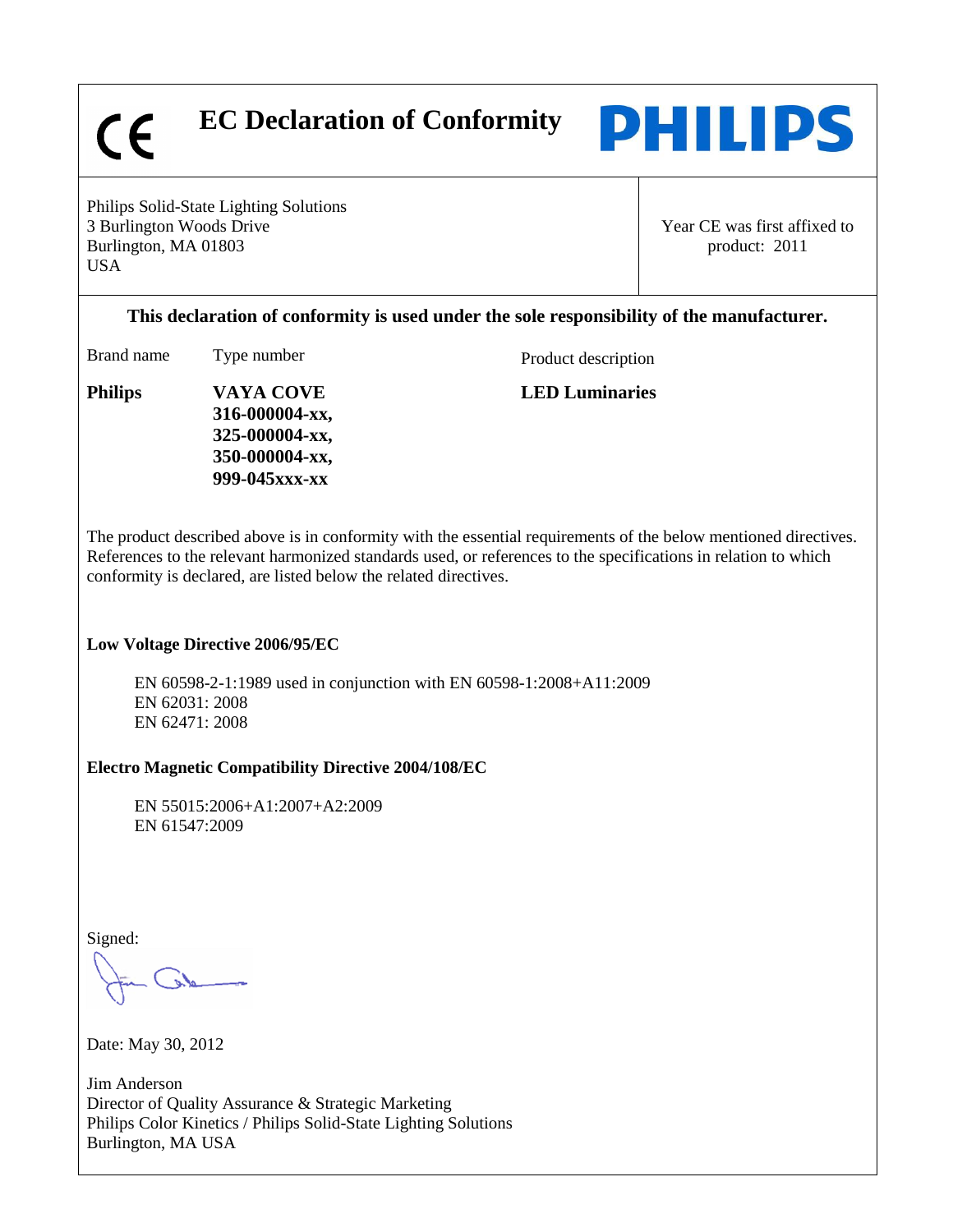

Philips Solid-State Lighting Solutions 3 Burlington Woods Drive Burlington, MA 01803 USA

Annex page 1 Date: May 30, 2012

Annex to original Mfrs Declaration of Conformity MDC for Vaya Cove Luminaire dated May 30, 2012.

Brand Name: Philips Color Kinetics

All Models/Materials noted below are also covered by the above referenced MDC.

Material code (12 nc) on Annex page 2 :

With best regards,

James Anderson Director, Quality Assurance Philips Color Kinetics / Philips Solid-State Lighting Solutions Burlington, MA 01803 USA